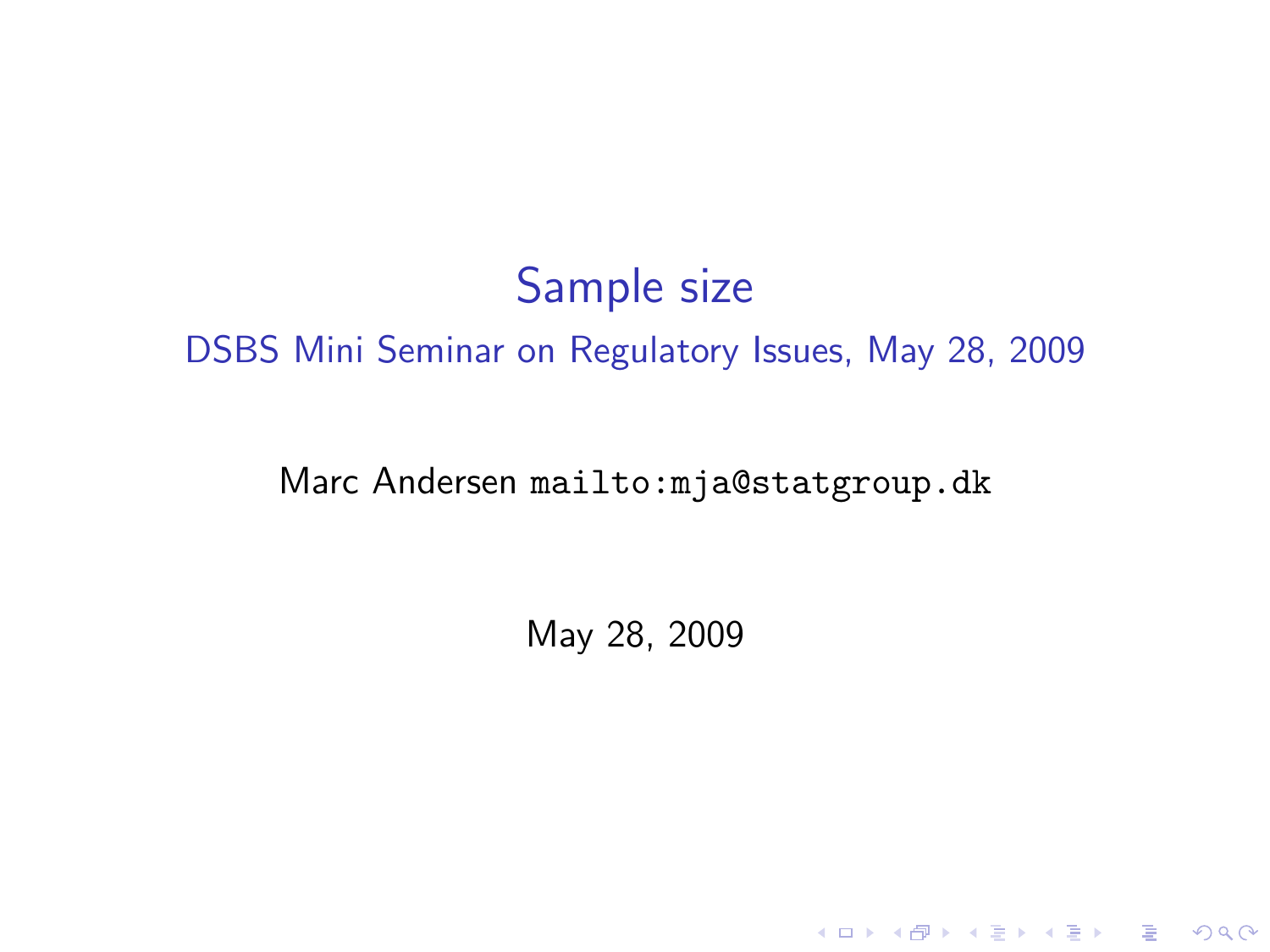### Ethical: Protection of human subjects

- ▶ Nuremberg Code <http://ohsr.od.nih.gov/guidelines/nuremberg.html>
- ▶ Declaration of Helsinki <www.wma.net>
- $\triangleright$  ASA 1999, Ethical Guidelines for Statistical Practice <http://www.amstat.org/about/ethicalguidelines.cfm>

4 D > 4 P + 4 B + 4 B + B + 9 Q O

▶ ISI 2009, ISI Declaration on Professional Ethics <http://isi.cbs.nl/ethics0index.htm>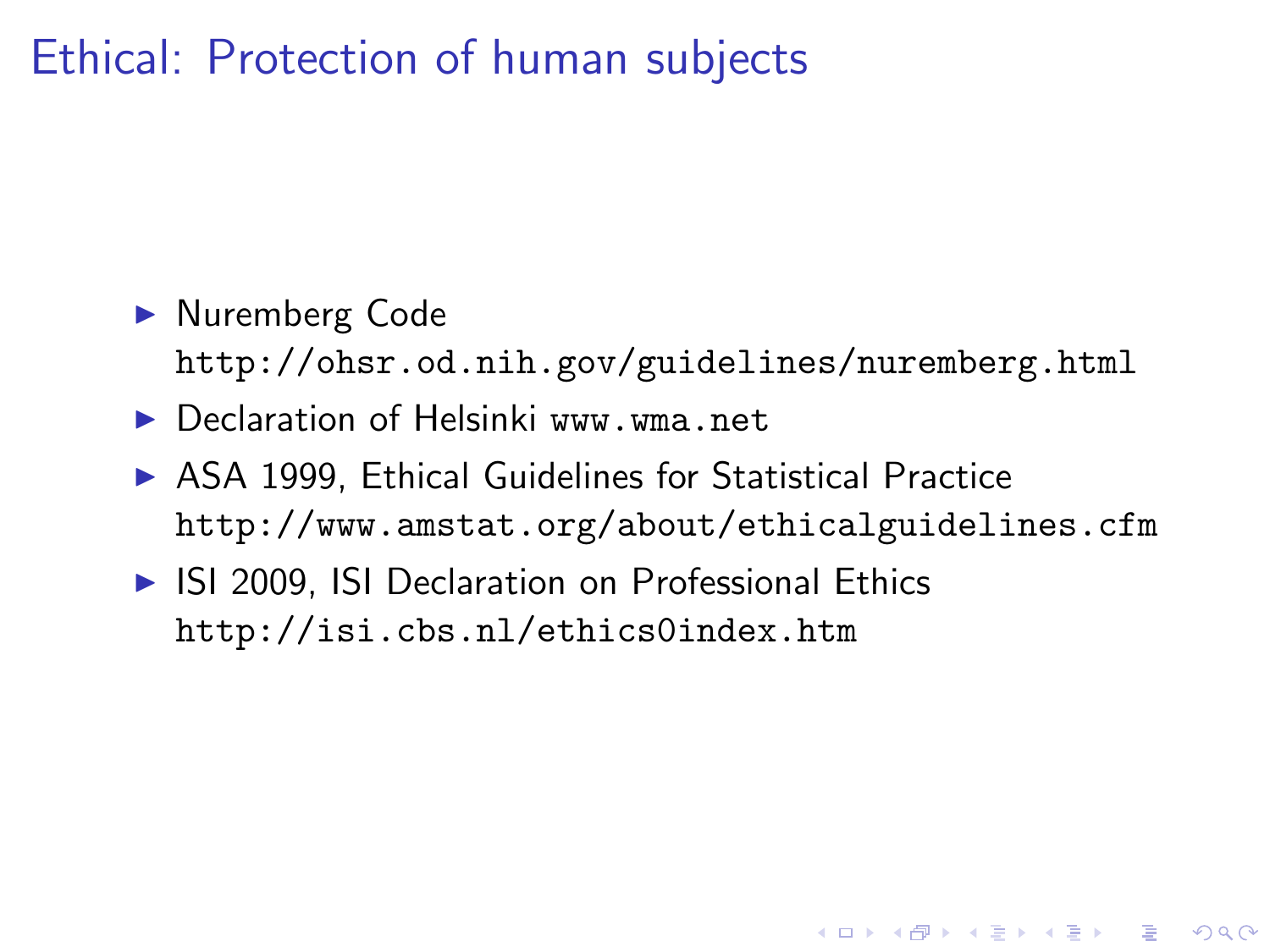#### Good science

- $\blacktriangleright$  Research methodology
- $\blacktriangleright$  Pre-specification
- $\blacktriangleright$  "compelling evidence"
- $\triangleright$  Consistent and robust results

K ロ ▶ K @ ▶ K 할 > K 할 > 1 할 > 1 이익어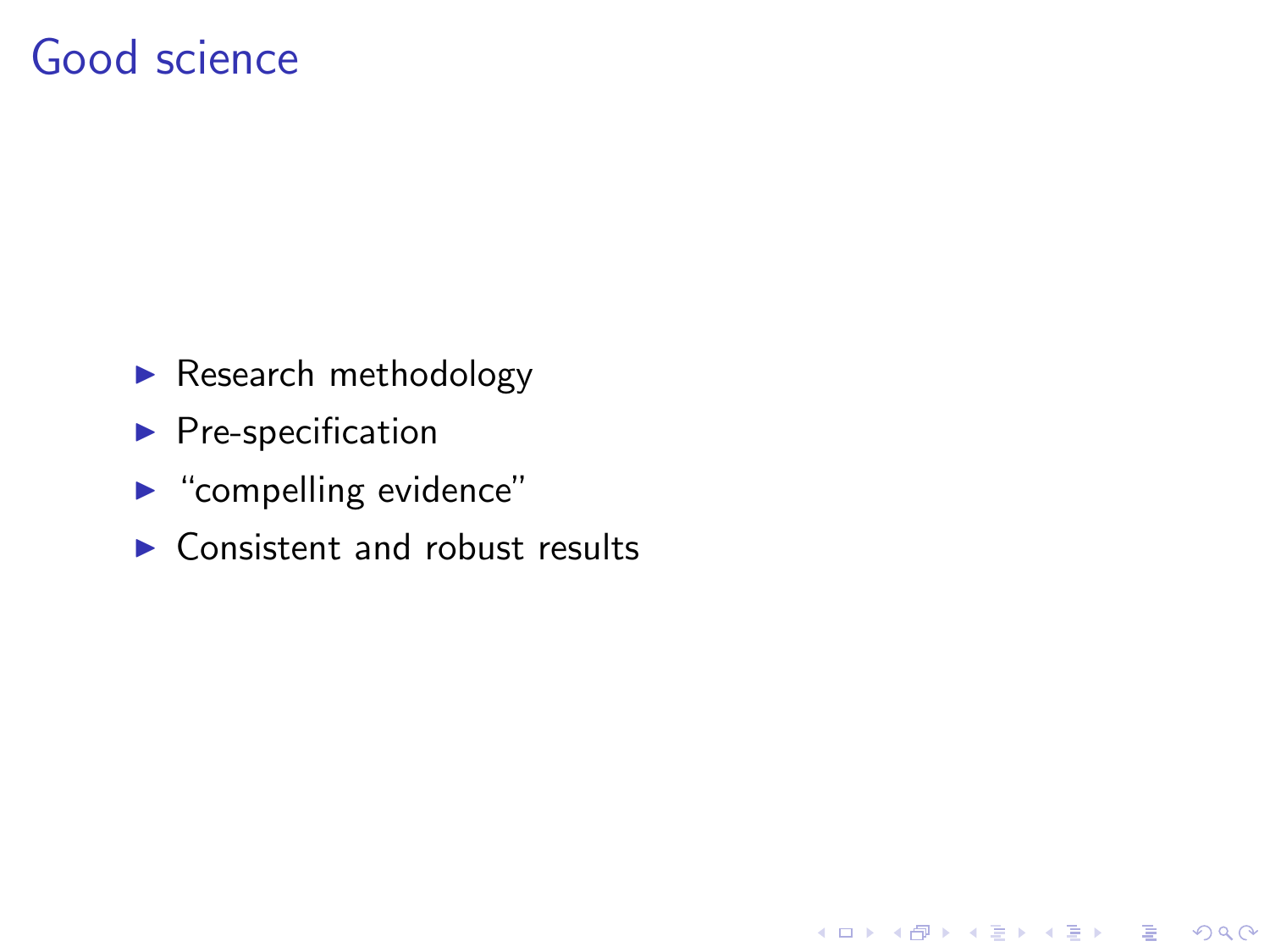# ICH - Guidance documents

 $\triangleright$  ICH E1 Population Exposure: The Extent of Population Exposure to Assess Clinical Safety

K ロ ▶ K @ ▶ K 할 > K 할 > 1 할 > 1 이익어

- $\triangleright$  ICH E9 Statistical Principles for Clinical Trials
- $\blacktriangleright$  Disease specific guidance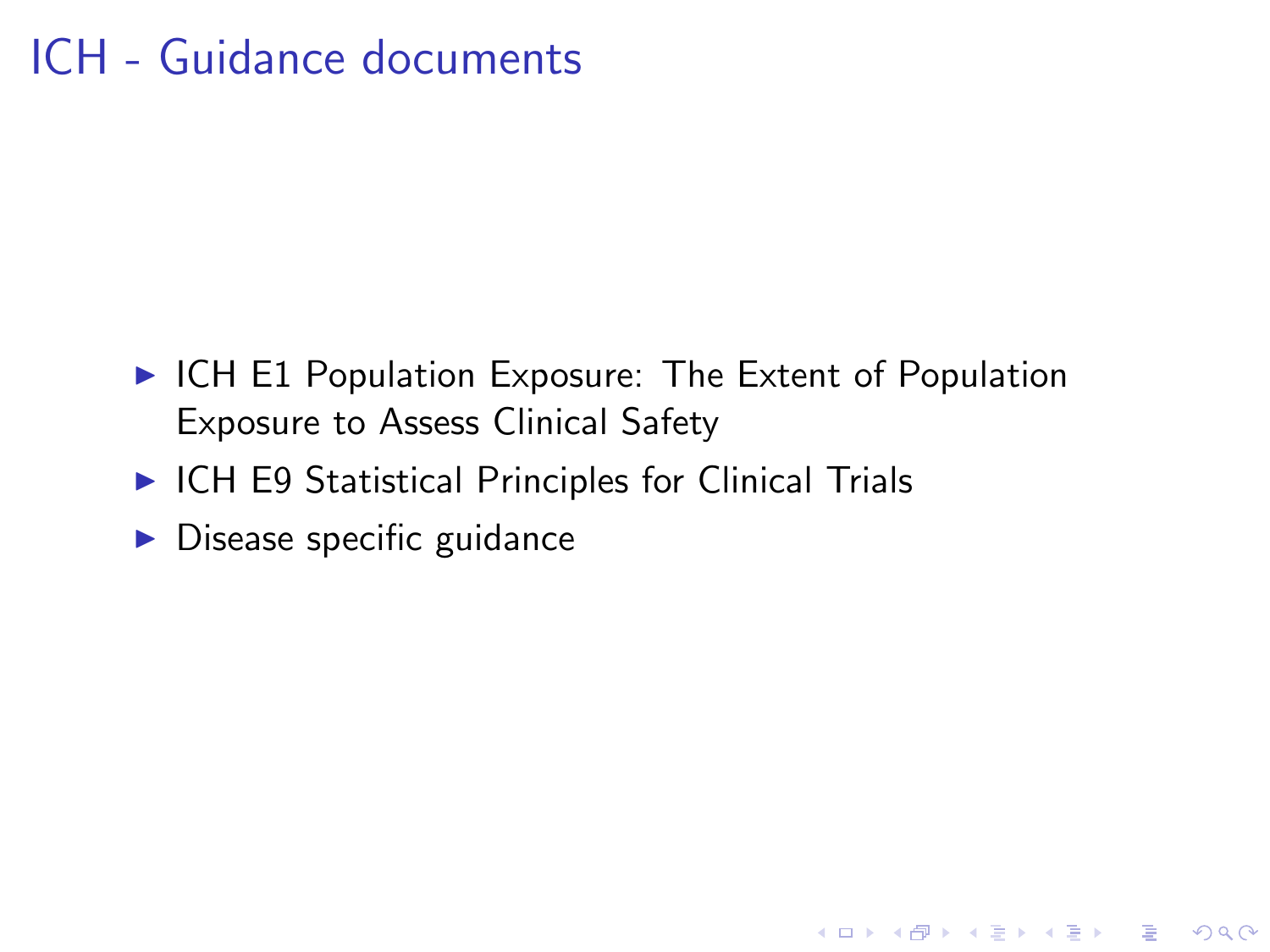# **Legislation**

#### $\blacktriangleright$  EU

- ▶ Commission Directive 2005/28/EC, EU GCP Directive
- $\triangleright$  Commision Directive 2001/20/EC, EU Clinical Trials Directive

**KOD KARD KED KED E VOOR** 

- $\blacktriangleright$  USA
	- ▶ Food and Drug Administration Amendments Act of 2007
- $\blacktriangleright$  Rest of the world
	- $\blacktriangleright$  Implemented in national law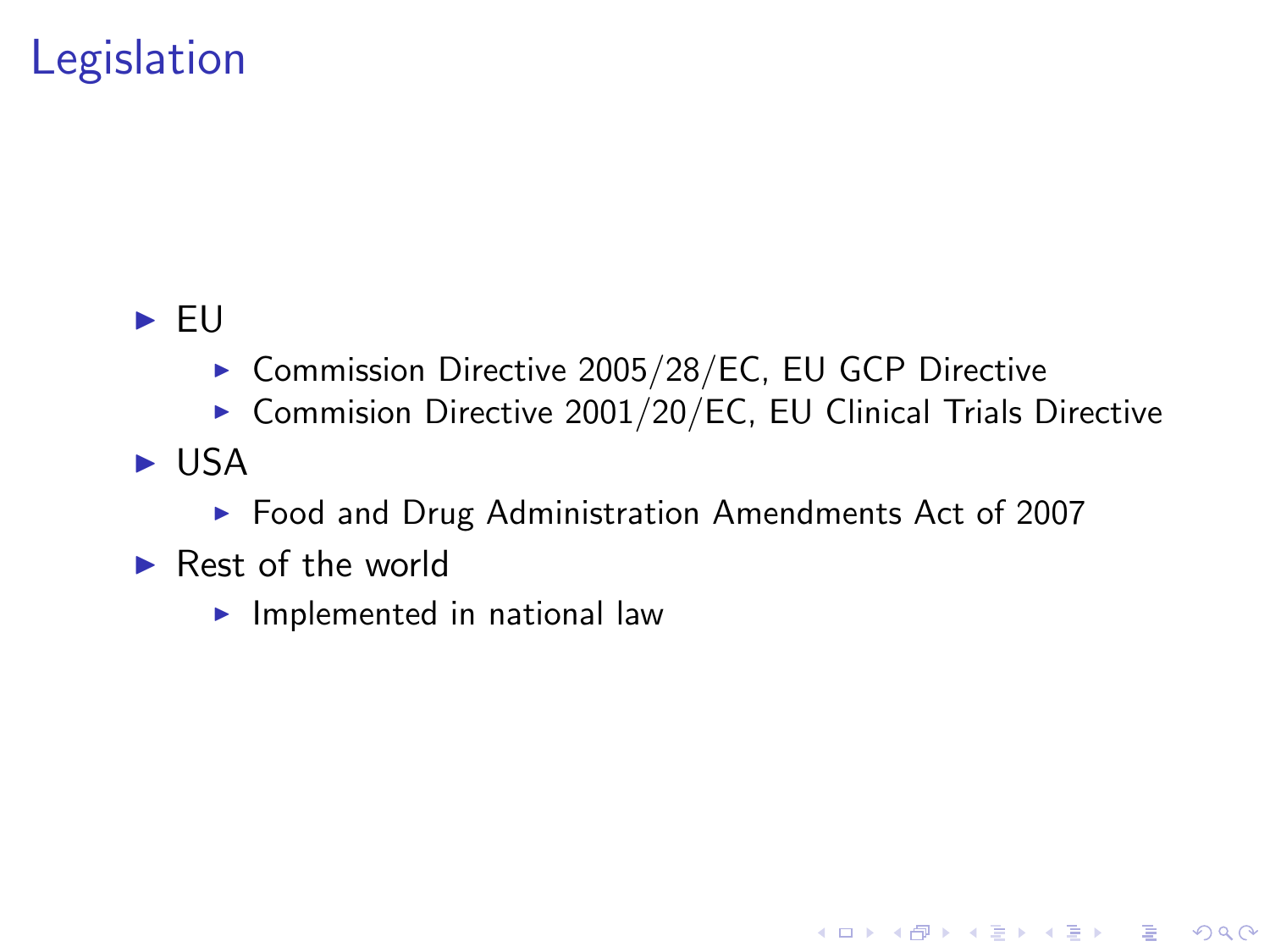#### More stakeholders are involved

More requirements from

- ▶ Health Technology Assessment (NICE, IQWiG, etc)
- $\blacktriangleright$  Evidence Based Medicine
- $\blacktriangleright$  Cochrane Centre

leads to requirement on transparancy and pre-specification

**KORK ERKER ADE YOUR** 

- $\blacktriangleright$  registration of clinical trials
- $\blacktriangleright$  publication of results
- ▶ CONSORT statement
- $\triangleright$  request for public access to protocols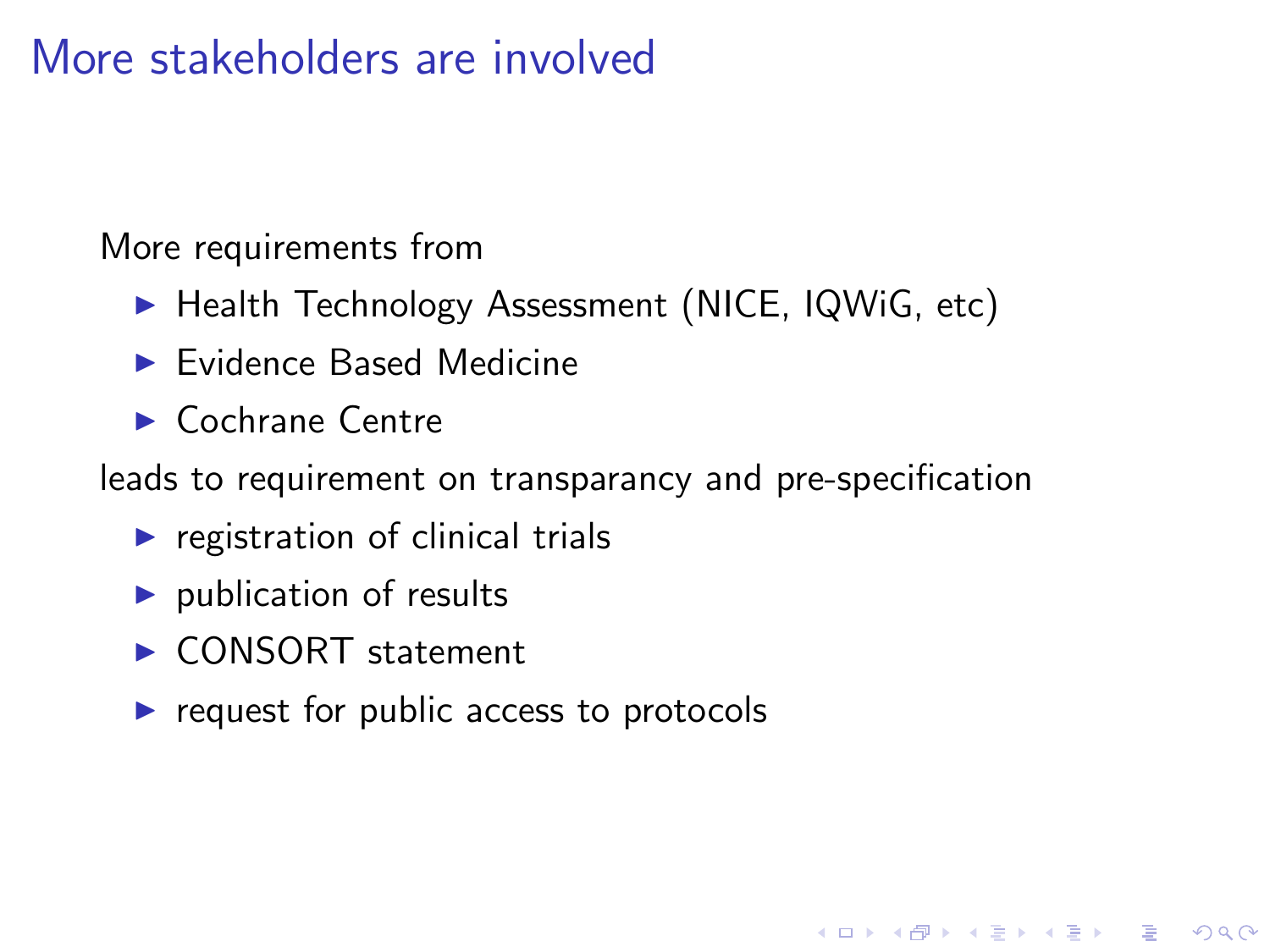# **Terminology**

Sample size

- $\blacktriangleright$  determination
- $\blacktriangleright$  calculation
- $\blacktriangleright$  justification

K ロ K K (P) K (E) K (E) X (E) X (P) K (P)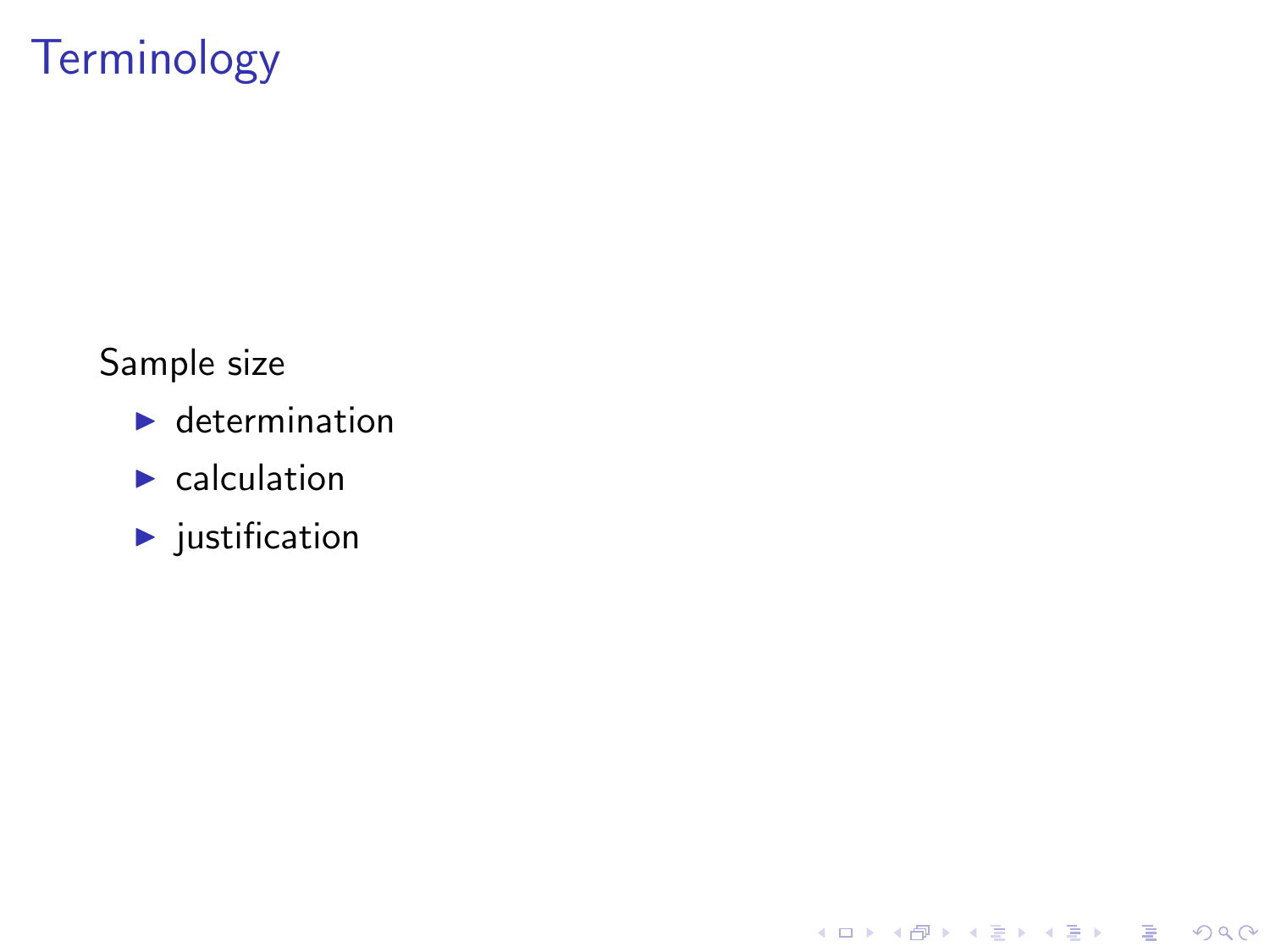# BMJ, 2009 1/2

- $\triangleright$  Discrepancies in sample size calculations and data analyses reported in randomised trials: comparison of publications with protocols
- ▶ Chan A, Hrobjartsson A, Jrgensen KJ, Gtzsche PC, Altman DG
- $\triangleright$  Objective: To evaluate how often sample size calculations and methods of statistical analysis are pre-specified or changed in randomised trials.
- $\triangleright$  Conclusion: When reported in publications, sample size calculations and statistical methods were often explicitly discrepant with the protocol or not pre-specified. Such amendments were rarely acknowledged in the trial publication. The reliability of trial reports cannot be assessed without having access to the full protocols.

BMJ 2008;337:a2299 <http://dx.doi.org/10.1136/bmj.a2299>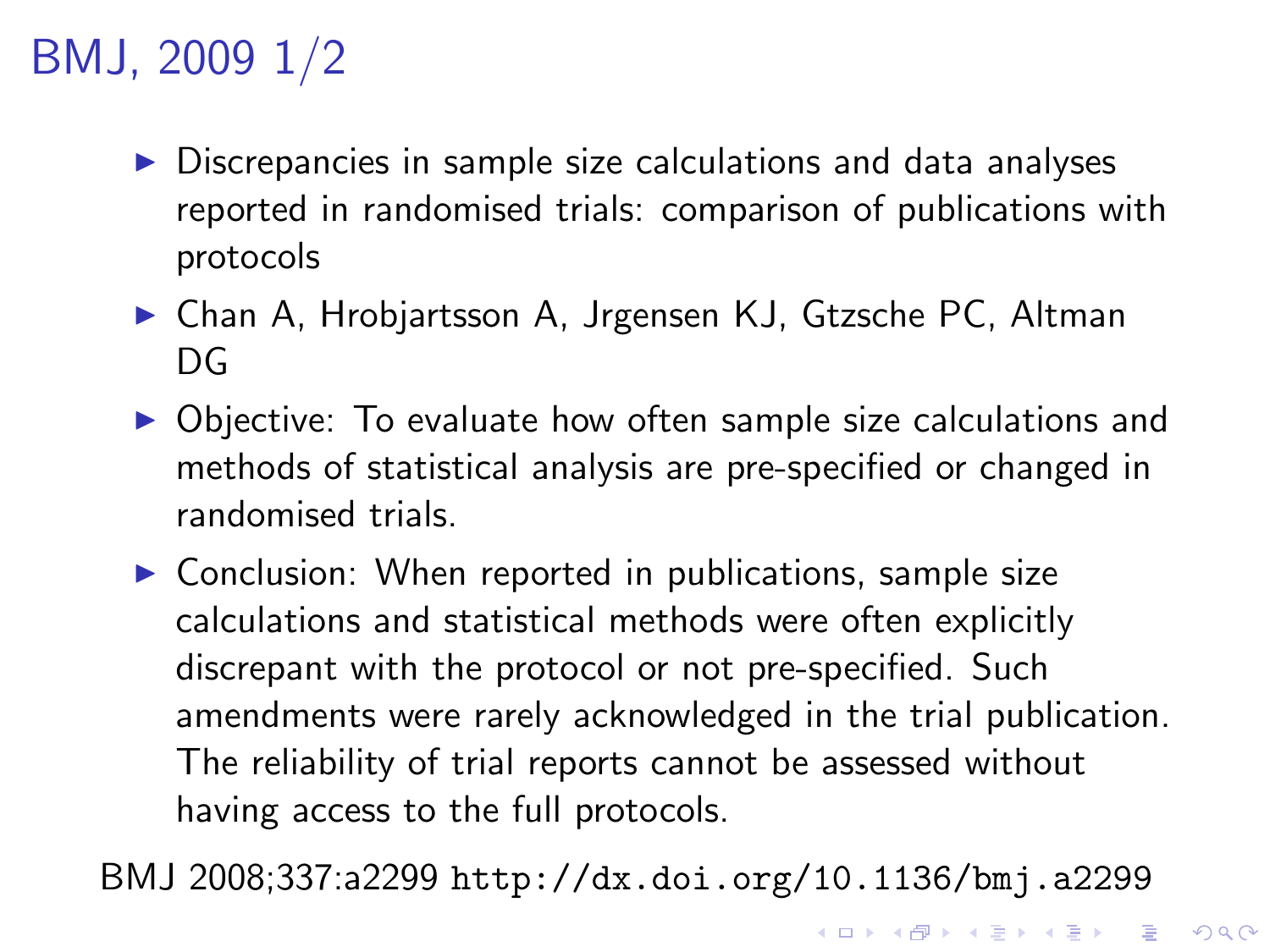# BMJ, 2009 2/2

- $\triangleright$  Reporting of sample size calculation in randomised controlled trials: review
- ▶ Charles P, Giraudeau B, Dechartres A, Baron G and Ravaud P
- $\triangleright$  Objectives To assess quality of reporting of sample size calculation, ascertain accuracy of calculations, and determine the relevance of assumptions made when calculating sample size in randomised controlled trials.
- $\triangleright$  Conclusions Sample size calculation is still inadequately reported, often erroneous, and based on assumptions that are frequently inaccurate. Such a situation raises questions about how sample size is calculated in randomised controlled trials.

BMJ 2009;338;b1732 <http://dx.doi.org/10.1136/bmj.b1732>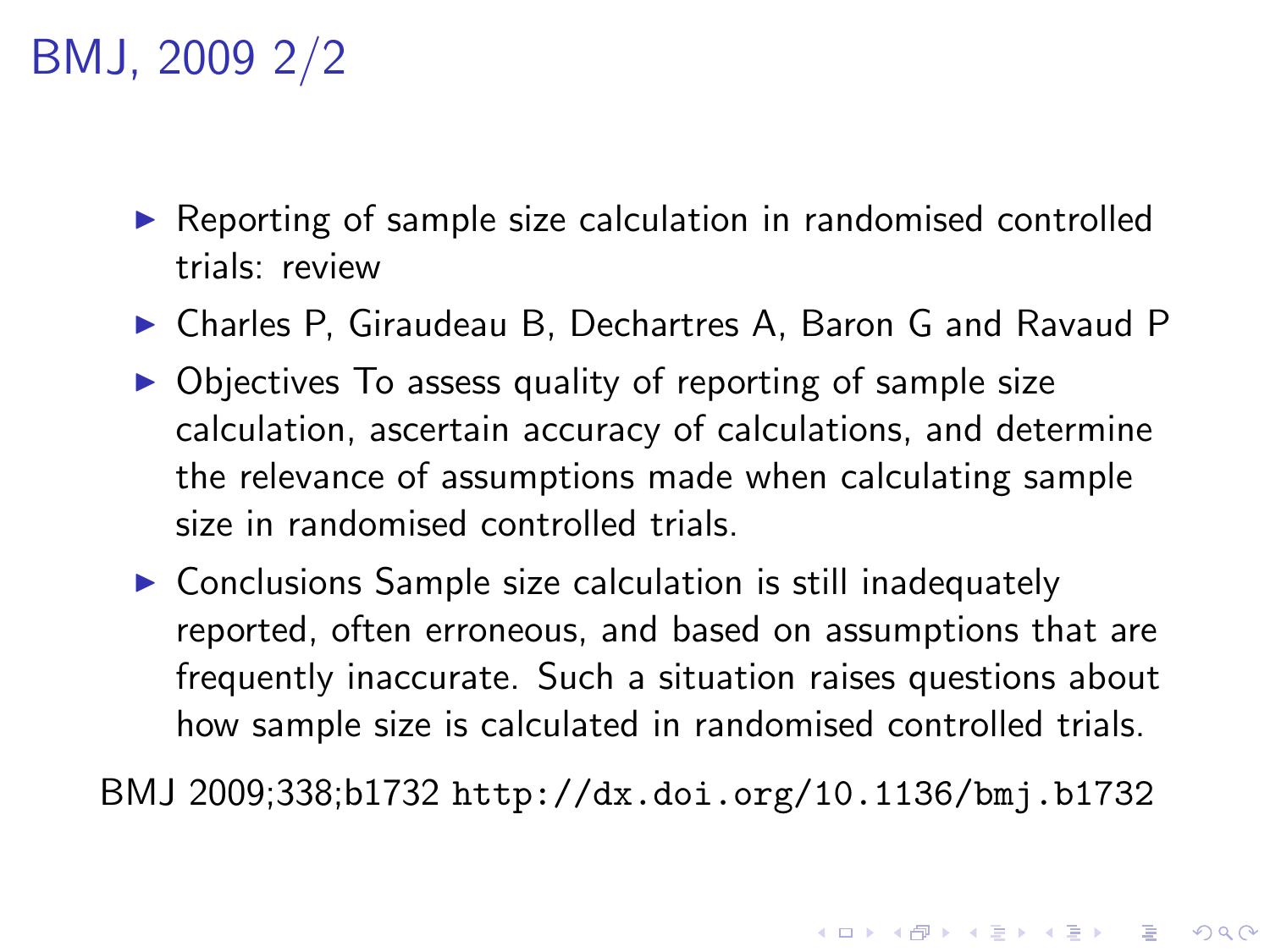# Altman, DG: Statistics and ethics in medical research. III How large a sample? BMJ 1980, pp 1336-1338, Vol 281.

15 NOVEMBER 1980 **BRITISH MEDICAL JOURNAL** VOLUME 281



and significance level.

つくい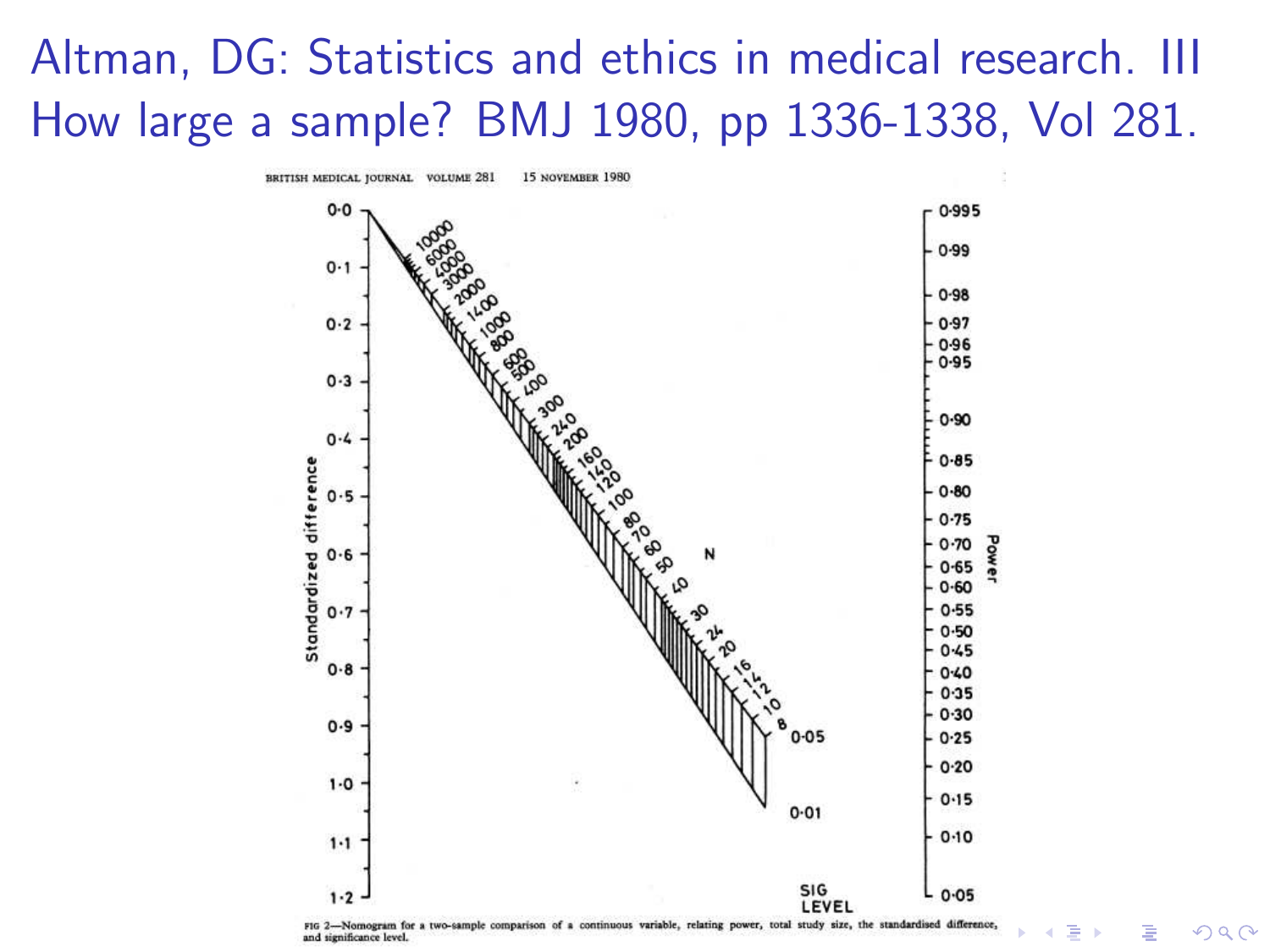# Frequently meet issues 1/2

- $\triangleright$  Why adjust for dropout, thus powering the study for completer analysis; where completere analysis is not mentioned in ICH-E9
- $\triangleright$  Why adjust for dropout in a superiority study when the ITT analysis is the primary analysis
- $\triangleright$  Number of subjects may be given as a requirement how should a sample size calculation for a single trial be made
- $\triangleright$  Often sample size is calculated for comparison of two treatments, but the final analysis is ANCOVA of, say, change from baseline with treatment and center with baseline value as covariate

4 D > 4 P + 4 B + 4 B + B + 9 Q O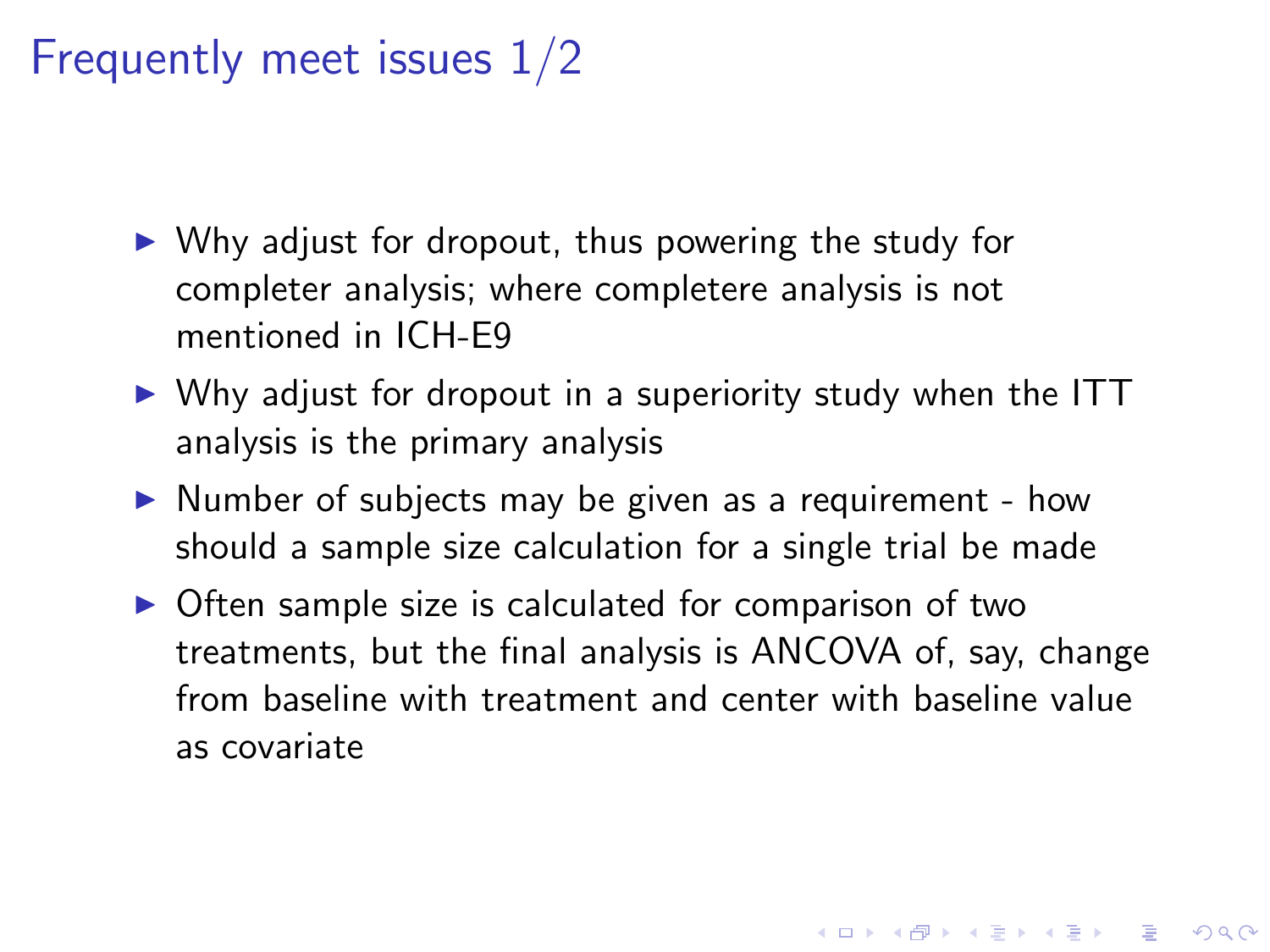# Frequently meet issues 2/2

- $\blacktriangleright$  More than one endpoint
- $\triangleright$  Multiplicity and test strategy what is the alternative hypothesis

**K ロ ▶ K @ ▶ K 할 X X 할 X 및 할 X X Q Q O** 

- $\triangleright$  Complex designs and stopping rules
- $\triangleright$  Sample size calculations are made in last moment
- $\triangleright$  Difficult to reproduce sample size calculations